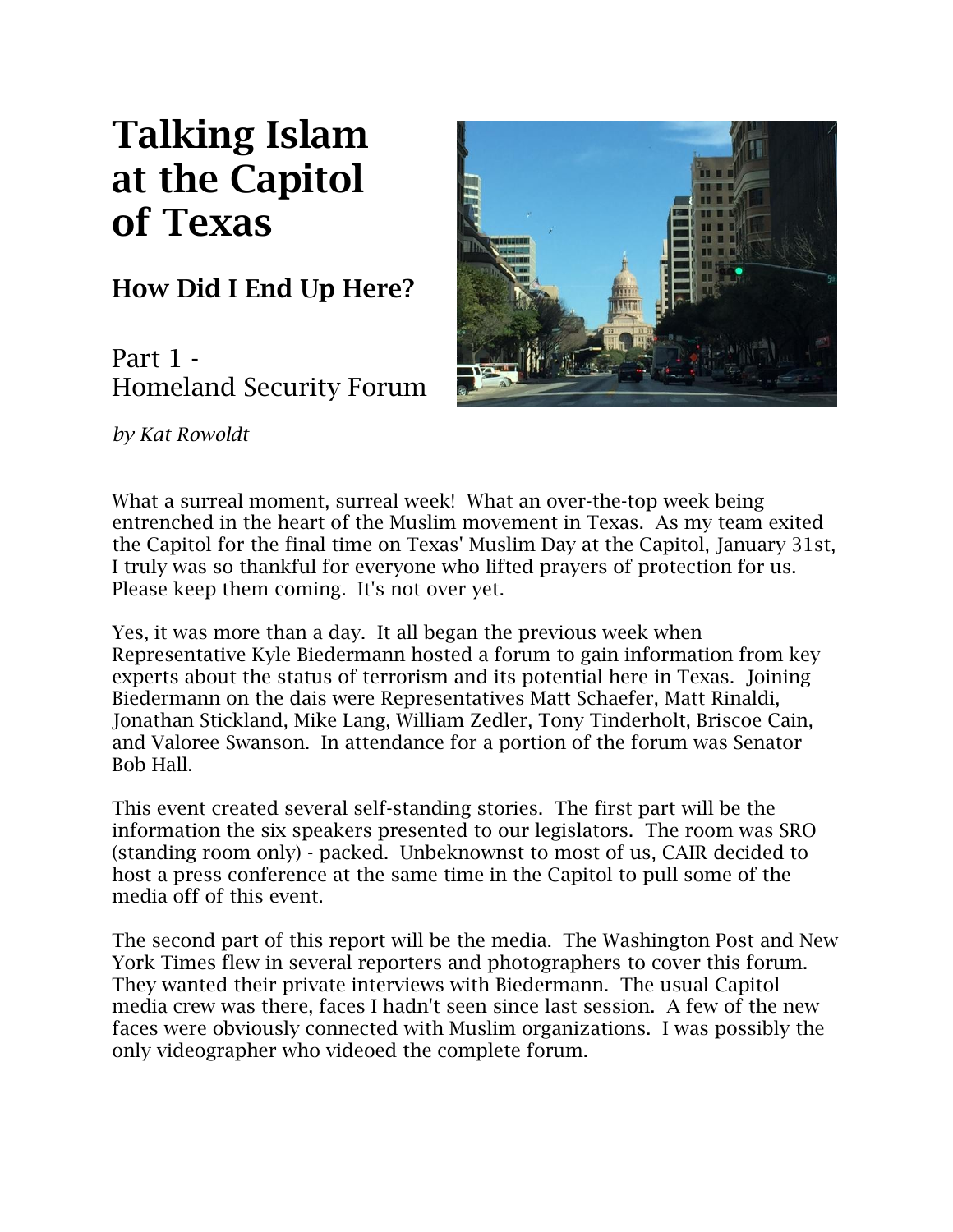The multiple reports I have read about the event could have obviously been penned from their desks back east. I have yet to see an article that reported on the content of the forum. Instead they talked about Rep. Kyle Biedermann being an Islamophobe, Rep. Tinderholt admonishing the press to report the facts correctly and former Rep. Molly White losing her cool and popping off at a reporter. This became the story. Conveniently filling their word quotas without any content of the event.

The feeding frenzy the media / Muslims / Imams had with the speakers after the event must be shared. It was amazing to witness. Everything was slanted for their cause. After some of the training I have had, it was fascinating to see what I had been told occurs actually unfold right before me - verbatim. Wow! The Islamists response is so crafted and scripted, drilled, trained and embedded into them to the point they sound like recordings. I would see this in a whole new way when I interviewed a few of them on Texas Muslim Day at the Capitol.

Sandwiched in the middle of two large events (the Forum and Muslim Day) was a presentation Truth in Texas Textbooks (now known as *Truth in Textbooks*  because it has spread nationwide) held on Monday. Lt. Col. Roy White (ret) presented data from their fact-finding work in reviewing the textbooks recently approved by the State Board of Education (SBOE) in regards to Social Studies, Government, and History. Over 1500 blatant errors were discovered and properly reported back to the SBOE/publishers. Sixty-percent were corrected. The work of 50 volunteers greatly impacted the lives of five million students here in Texas alone for the next ten years.

As part of this presentation, White had Trevor Loudon from New Zealand share a portion of his documentary, THE ENEMIES WITHIN. The targeted portion that was shared, dealt with the infiltration of Islamists into our government and other key leadership positions. The purpose of this planned takeover is to change the course of our country and ultimately become an Islamic ruled nation.

What White and the volunteers had discovered in the new textbooks was a high influence of Islamic ideology and propaganda. The Holocaust was missing, the 9/11 tragedy no longer identified the perpetrators as being Islamic radicals, and praise for Muslim perspectives and perceived values, while Christianity was being bashed and portrayed as cruel and murderous invaders who overthrew countries.

The third part will discuss Texas Muslim Day at the Capitol. On Muslim Day, it too had its multiple stories. The showcasing of speakers like trophies on the steps of the Capitol, the 2 & 3 layers deep Peace Observers who locked arms in a circle to protect the Muslims inside the circle and the media (which included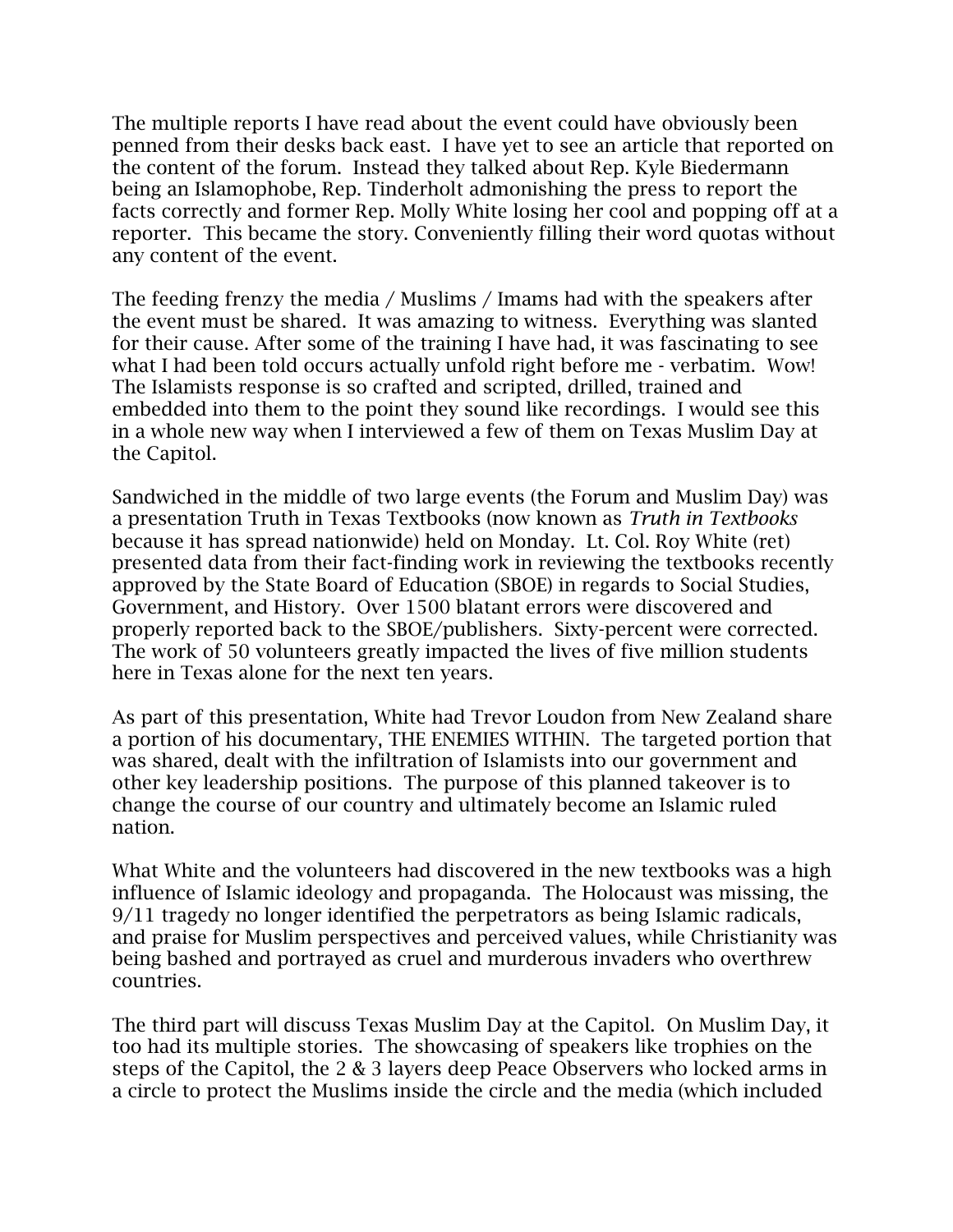my team), and the Islamists who stood amongst us, unnoticed, oblivious to the untrained eyes and ears unaware. Whoa! Truly there were more non-Muslim people there who joined in the Islamic cause than Islamists. The huge crowd made their day! Oh, and I must not forget my interviews in the rotunda with three various Muslim women, one being the PRESIDENT of CAIR from San Antonio, Sarwat Husain, who organized the event.

Due to the amount of information we have obtained from these events, it is necessary for me to break this report into three parts. So let's begin at the beginning, the Homeland Security Forum: Defending Against Radical Islamic Terrorism in Texas.

First to speak was **Nonie Darwish, President and Founder of Former Muslims United**. An Egyptian-American human rights activist, Darwish was born in Cairo, Egypt as a Muslim. When you are born there, your birth certificate is stamped Muslim. It is a contract with the State at birth that you are a Muslim, she informed. Darwish reported you cannot question the State. If you leave Islam, you are marked as an apostate, which is a crime against the State punishable by death.

Darwish came to the United States in the 80's. The mosque she attended demanded she not assimilate into the American culture. In fact, she was told to wear Islamic attire which she rebelled against. She did not have to wear it in Egypt, so why wear it here? By not staying under the control of the mosque, not holding strictly to the direction of wearing Islamic garb, Darwish began receiving death threats and being accused of being an apostate.

She went public with the situation for her own protection. She is aware of honor killings here in the US for being disobedient. Islam, along with the mosques, want to control you. But here in the United States you can have self control. Darwish liked that idea.

She announced there are many forms of terror. As a born Muslim, she was terrorized for not adhering to the laws of Islam, to Sharia law, here in America. In her homeland, she would be killed for not obeying. All schools there are Muslim and you must obey. She cannot return to her homeland or any other Islamic country because she would be put to death.

Her heart-cry is to warn America. A so-called religion which controls others is not a religion. It is a political force. It's the political side of Islam that demands death if you leave it.

Representative Bill Zedler asked about mosques demanding immigrants not assimilate into the culture. Darwish reported she only knew of two specifically which were in California back in the 80's. She could not personally attest to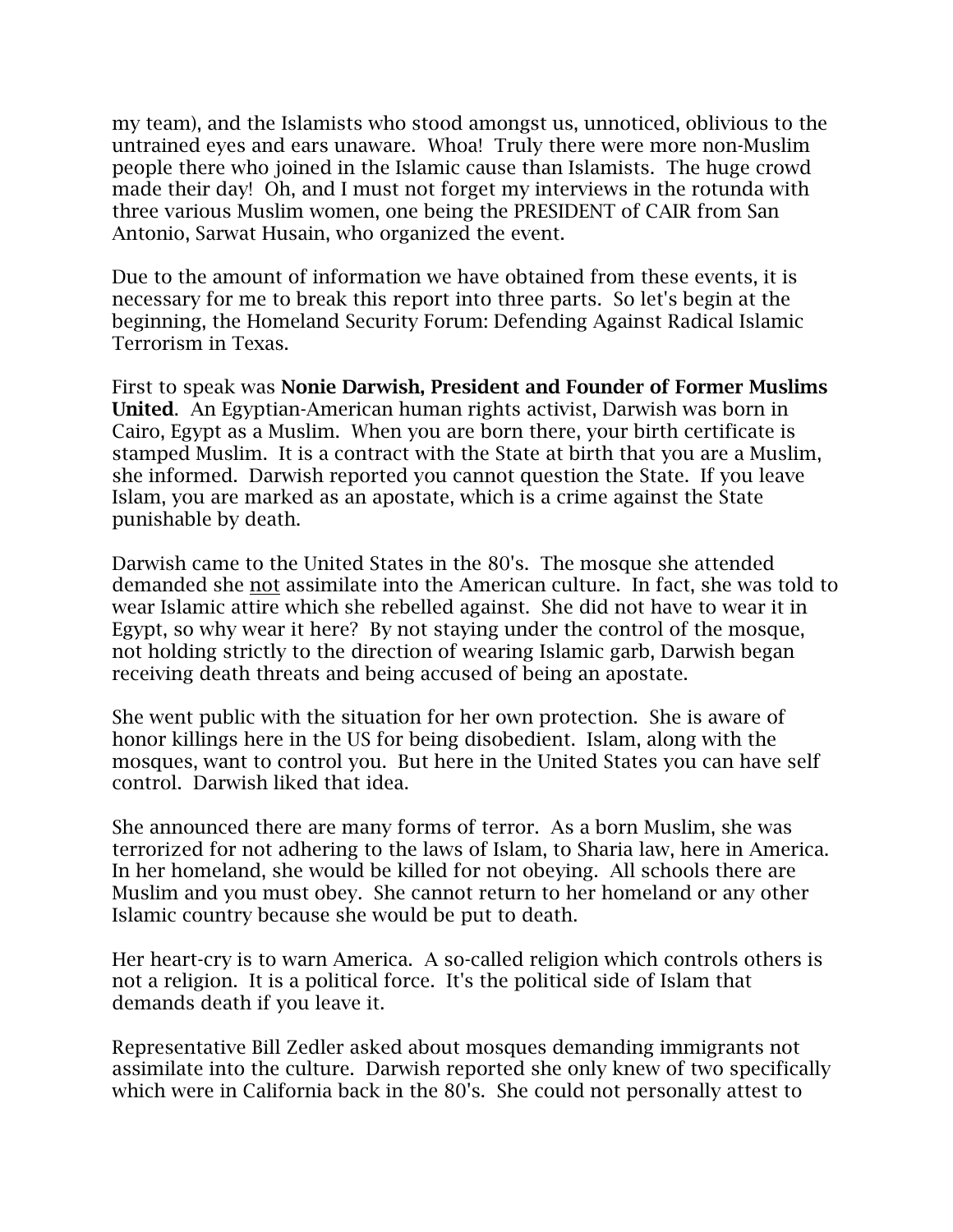that today. Since she did not want to live under Sharia law, she left Islam and stopped going to mosques. One of the significant comments she made was, "Under Islam, violence is allowed to remove a government." She left Islam and chose to assimilate into the American culture.

Representative Valoree Swanson inquired of Darwish if it was harder being a woman under Islam. "Yes, there are no equal rights," she replied. Mothers gain favor in Islam by giving their kids for jihad.

On a side note, Nonie Darwish has a new book that has just been published called **WHOLLY DIFFERENT: Why I Chose Biblical Values Over Islamic Values**. In conversation over dinner, she stated the book compares Christian values against the complete opposite Islamic values. It sounds like a fascinating read.

Next up to speak: **Beth Van Duyne, Mayor of Irving, Texas.**

Mayor Van Duyne opened her remarks by acknowledging she is not an expert on radical Islam nor is she anti-Muslim. Her experience with Islam began with a report on CBS February 2, 2015, which identified Irving, Texas as the home to the first official Islamic Tribunal.

In just three days, Mayor continued, the story changed from being the "home to" to "Irving establishes." This totally changed the perception of what was being reported, giving the impression the City of Irving was establishing this Tribunal. As an elected official, she initiated an investigation into what was happening. A media firestorm developed from a simple statement she made on her Facebook page.

Her investigations took her to www.IslamicTribunal.org website, where she discovered four imams were calling themselves judges and attorneys, yet they were not licensed to do either in the State of Texas. The site stated they worked in the field of family law, divorce, product liability, business, and real estate. They charged fees for their services and also had a disclaimer of attorney/client privilege.

Mayor Van Duyne took screen shots of the pages she was viewing. Here is a quote from one page.

"Muslim Nation cases have to be solved by taking into account jurisprudence and Sharia law. With this understanding, there is no secularism or detachment from the tenants of faith and all Islamic injunctions in regards to the legal field. Muslims here in America are obligated to find ways to solve conflicts and disputes according to Islamic Law. It is the intention of erecting this institution in order that it will be duplicated throughout the country."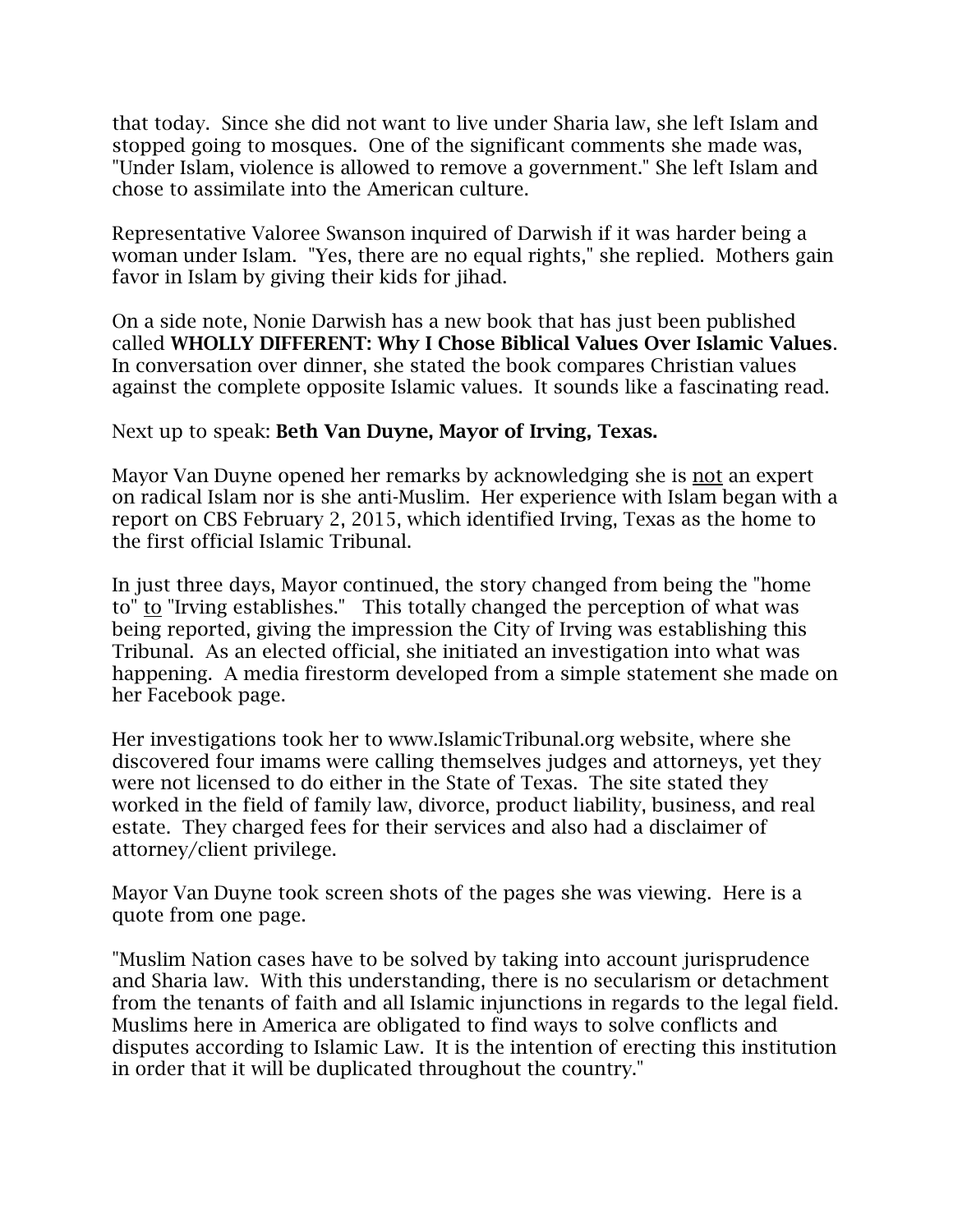Van Duyne stated, "As a Mayor, I took an oath to defend the rights of my citizens that are provided to them by the state laws of Texas and the Constitution." The State Bar Association should be involved in investigating what is going on. "Are women's rights being denied? I am asking for their help."

"A closing statement on my website reads: 'Our nation cannot be so overly sensitive in defending other cultures that we stop protecting our own.'" she stated. A round of applause concluded her remarks.

Representative Tony Tinderholt began the Q&A with a comment, basically stating we are a "land of laws." He further stated the media is at fault for a lot of what is happening.

Representative Briscoe Cain, piped in, "as a member of the bar, the Bar Association," he was calling upon it to investigate this situation. He asked Mayor Van Duyne if she had received threatening backlash from all of this.

The Mayor replied she had received aggressive messages from Muslims. Finally concluding, threatening calls and emails had been received.

Representative Jonathan Stickland found her comments on the lack of equal rights for women interesting. He then asked the Mayor for copies of the website screen shots she had taken since the site had been changed. Mayor Van Duyne agreed to furnish him with copies.

Representative Valoree Swanson had heard Mayor Beth Van Duyne was being persecuted for speaking out and defending equal rights for women. She asked the Mayor to elaborate.

Van Duyne stated she has been attacked by the media and called a variety of names for defending equal rights for women. Even women had attacked her. She made clear, however, she will continue to fight for those rights.

Representative Mike Lang thanked her for taking her stance.

Representative Matt Rinaldi asked her to share information from the joint meeting they had with the Tribunal in regards to the ALAC bill. The bill did not single out Islamic Law, Muslims, but rather stated "any foreign law" that is not in agreement with the American laws, will be void, giving American laws superiority. Van Duyne stated they (the Tribunal) wanted her to define their court, which was not the power or authority she holds.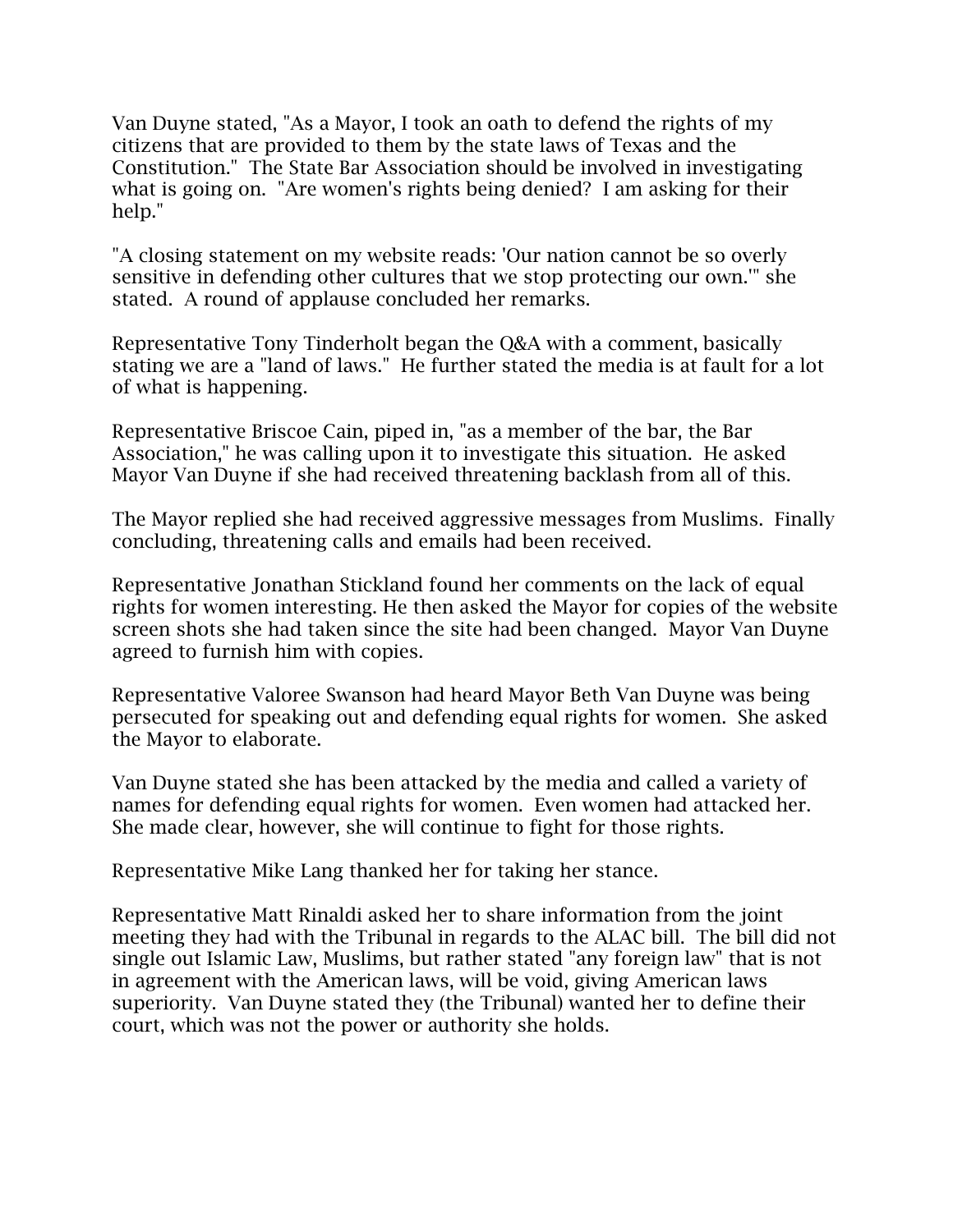Representative Bill Zedler asked the last question, regarding the number of mosques in her city. In her reply, she pointed out there are a numerous mosques. "Irving is a city of great diversity," she stated proudly.

Due to a scheduling conflict, **Dr. Zuhdi Jasser**, an American Muslim, 11 year U.S. Navy veteran, a physician, and the **founder of the American Islamic Forum for Democracy (AIFD)**, was Skyped into the forum. A lifelong conservative and advocate for individual liberty, Dr. Jasser founded AIFD in the wake of the 9/11 attacks in order to organize American Muslims and their allies against 'political Islam' which is the root cause of jihadist terror.

Jasser reported his family moved to the United States in the mid 60's. They were immigrants to Wisconsin. Today he has concerns on the focus of Homeland Security. He stated they seem to be more focused on tactics instead of realizing the terrorists within our country are coming from non-violent historical backgrounds.

His organization monitors various Islamist groups. Through Facebook and other social media formats, they are looking for "footprints." This is what he believes Homeland Security should be doing. Their approach should be the same locally as it is globally when looking for potential terrorists.

Violent Islamism originates in non-violent Islamism, when they shift over to the political movement. It's a precursor to violence, to caliphate, jihad. When a Muslim begins to express a desire to join ISIS, Homeland Security should intervene.

Dr. Jasser had forwarded a copy of his organization's declaration to the representatives in attendance prior to the meeting. This document is one he uses to approach various Muslim organizations to discuss their differing stances. Dr. Jasser is against Sharia Law.

Rep. Briscoe Cain asked Jasser what local agencies need to know. Dr. Jasser replied that politically correct words are stopping us from using proper terms and this is hampering the discussion.

Rep. Kyle Biedermann thanked Dr. Jasser for Skyping into our forum.

Next up was **Chris Gaubatz, Vice President of Understanding The Threat**. Chris went undercover for six months inside the CAIR organization at the national level. During his time there, he was able to remove over 12,000 pages of compelling documents and video surveillance to expose the criminal conspiracy by CAIR and other Muslim organizations to support violent jihad.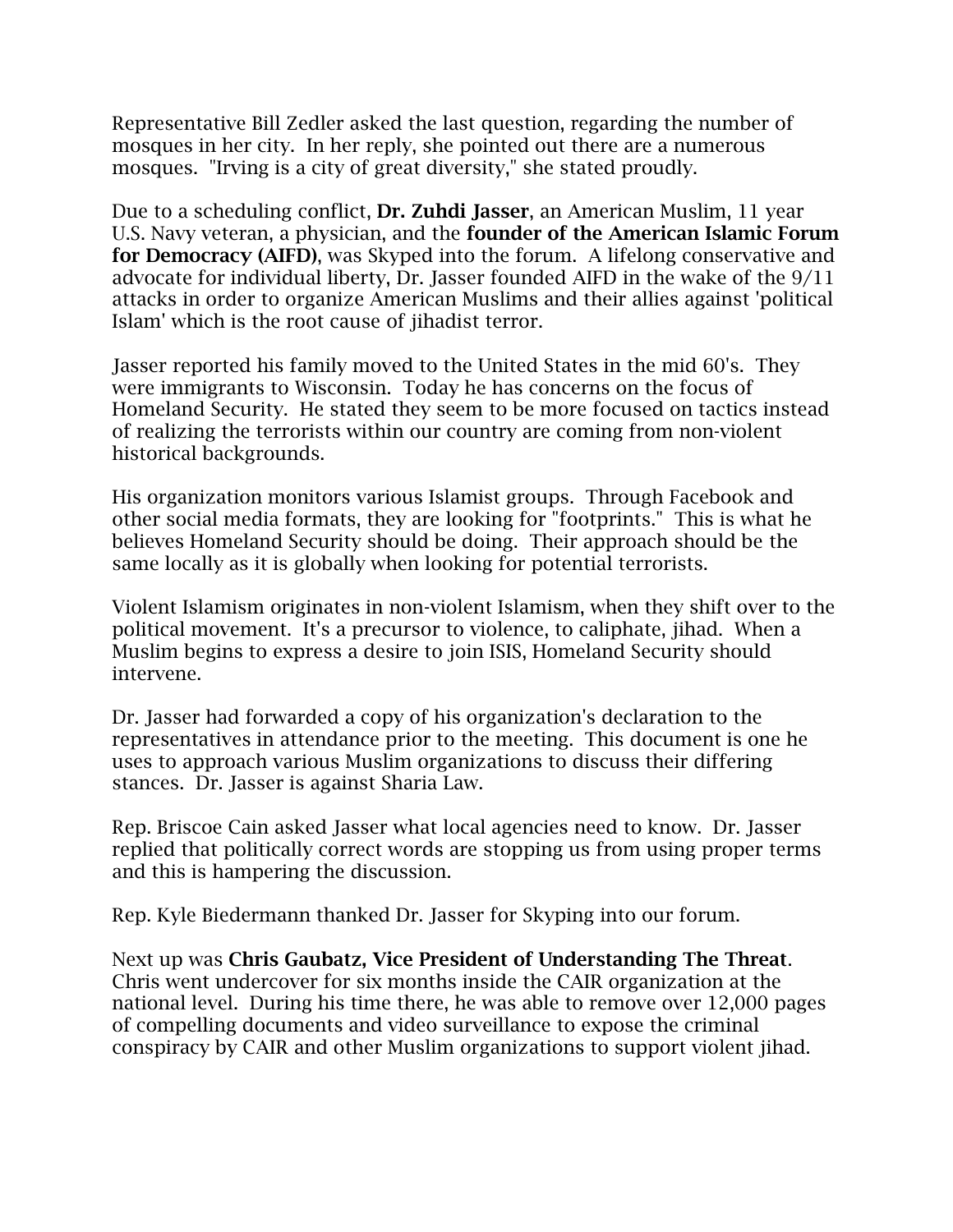Gaubatz's primary focus in his presentation was the fact CAIR is Hamas. He provided everyone with a document containing thirty proven facts to substantiate the fact. The State Department has declared Hamas a terrorist organization. Gaubatz commented that the Muslim Brotherhood should be, and may soon be, designated a terrorist organization shortly. Senator Ted Cruz (R-TX) is working on this.

Key things he pointed out in his presentation included the fact jihad is warfare against non-Muslims, the media is influenced by the Muslim Brotherhood, and jihad is working with legislators and media for their gain. The Muslim Brotherhood partners with Homeland Security and even law enforcement agencies.

He pointed out civilization jihad is exactly what Mayor Beth Van Duyne had described happened to her. My personal comment on the matter - there are acts of jihad happening all around us and we are oblivious to it and its ultimate purpose against us.

Additionally, my thought is if CAIR is Hamas, and Hamas has been declared a terrorist organization by the State Department, then why isn't CAIR considered a terrorist organization? Why did the State of Texas allow them to utilize our Capitol and sponsor a Muslim Day? ...just saying.

CAIR bills itself as the largest civil rights organization in the United States, which is ultimately being used to destroy America from within. Shouldn't someone say "STOP!"

Rep. Mike Lang asked Gaubatz what level of law enforcement they teach and what is the response. Gaubatz reaffirmed they teach from local to national level. Repeatedly they are told by the officers they have never been taught about the real threat.

Rep. Bill Zedler asked for further clarification. "So the fear of not being politically correct is stopping us from questioning things, which is setting us up to be destroyed from within, correct?" Yes, was the reply. Jihad comes in a variety of forms. Zedler continued, "ultimately to make all governments subservient to Islam" nodding his head with understanding.

Rep. Tony Tinderholt addressed the media again. "You noticed the discussion was about groups and organizations, not Muslims, who want to overthrow our government." Chris restated, "Not all Muslims are a threat, but Muslims who are Sharia Law followers are." That's the point where they cross over, working against us and America.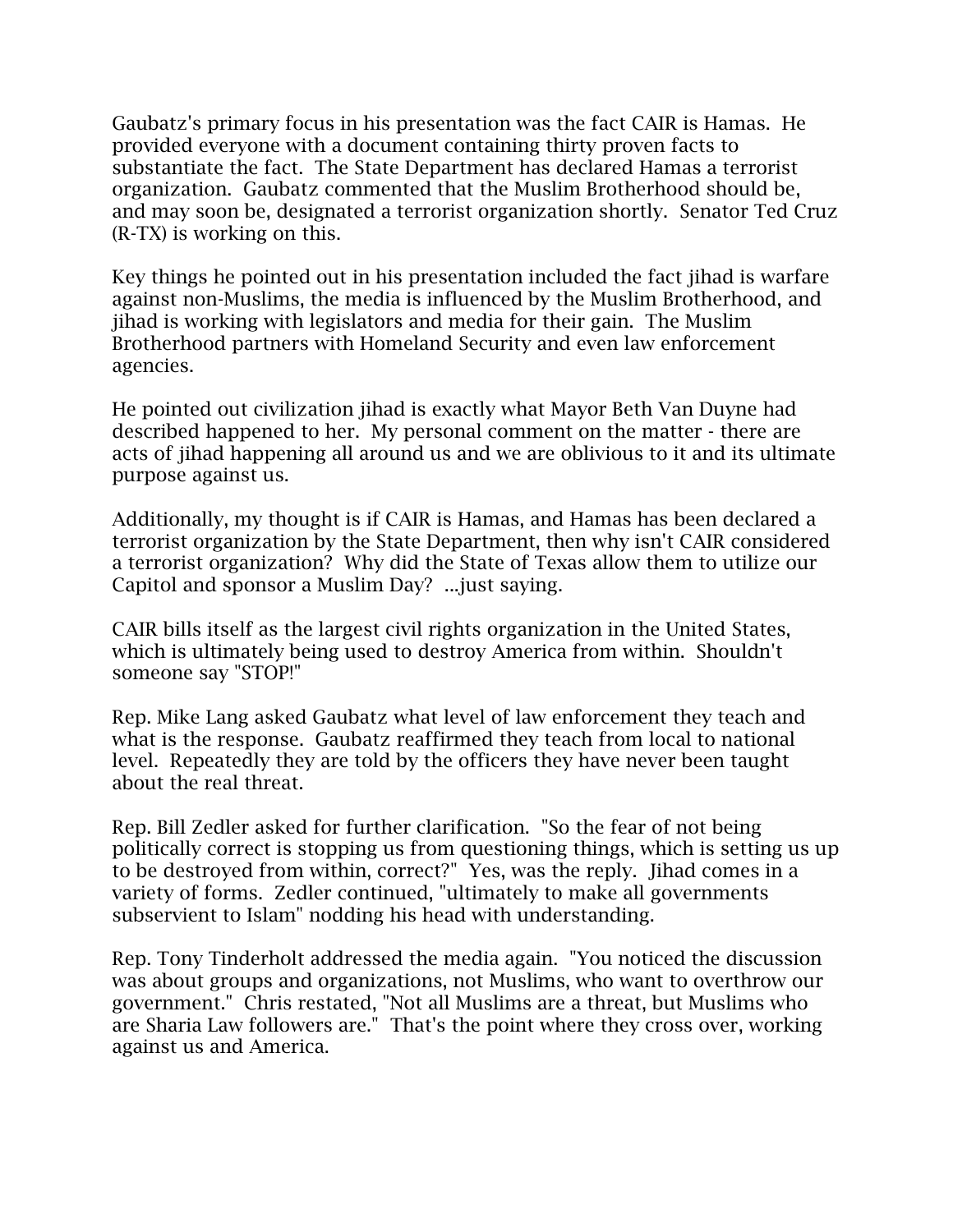Rep. Briscoe Cain encouraged everyone in the room who is an American to be kind and show love.

The next speaker was **Kamal Saleem, a former Sunni Muslim** who was recruited by the Muslim Brotherhood at the age of seven and began his work with them at that young age. He came to the United States as a young man to commit "stealth" cultural jihad. He was very successful at it until a horrific automobile accident led to a complete turn-around in his life.

Saleem came to America to Islamize it. He was a PLO member. But, today he has another mission which is to warn America of the plan that is in place against us.

He began his presentation by stating:

- Texas is 3rd in the nation for mosques, we have 166 mosques
- Texas is the 8th largest Muslim community
- 83% of mosques teach radical Islam
- Texas has hundreds of thousands of refugees, many are Syrian \* He commented vetting is done by the Muslim Brotherhood
- 28 honor killings were committed last year in US 11,000 honor killings in Europe
- NAIT (North American Islamic Trust) owns 90% of the mosques
- 900 homegrown ISIS cases investigated by FBI

Saleem went on to say Syrians and Somalis refugees pose a serious danger. He tossed out the question, "Why Texas?" Texas is a self-sufficient state. You have everything from seaports to our own electrical grid. If they can take Texas, the rest of the nation will follow.

He also explained Islamic Centers / Mosques are not like churches. Islam is only 14% religious, the other 86% is political or government. 164 verses in the Koran talk about jihad. 1/3 of jihad is against non-believers.

How do they operate as a whole when they invade a country? Today we are 1% Muslim. They are peaceful when their numbers are this low. At 5% they begin engaging the culture radically. When they hit 10% they demand that the rest of the society follow them. This is true beginning at the local level and moving up.

He discussed No-Go Zones. There are already 570 in Europe. These are areas that become the property of Islam Centers and Sharia Law rules.

Their jihad is stealth - it's political. They will populate by birth to take over our country and they will marry into the culture as well. From a previous interview I had with Kamal Saleem, he stated their birthrate of 8-9 children has them set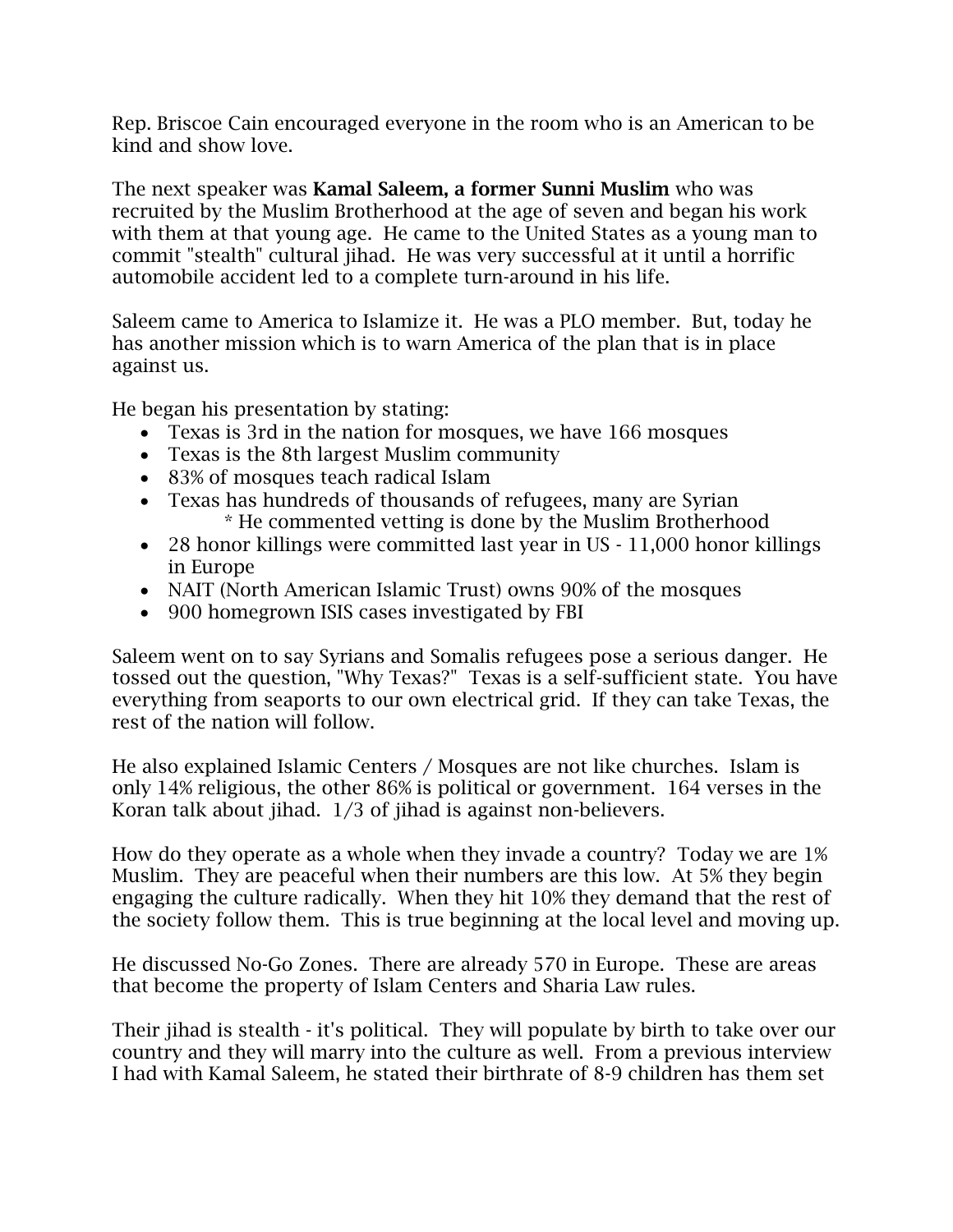on a course to become the majority of the population in the US within just a few decades. We need to keep this in mind.

Rep. Tony Tinderholt asked Saleem to expand on the No-Go Zones. Saleem explained the Mosques develop schools and other cultural centers. They become holy ground and you cannot enter these "holy zones." They have their own military too. In the UK, they already have 88 such No-Go Zones. (Note: previously he stated 570, maybe that was a misstatement.)

Rep. Bill Zedler asked if Mosques and Islamic Centers were the same thing. Saleem explained Islamic Centers only exist in the US. They were created for the US, for the invasion into our culture and to create Sharia Law Courts, which in turn establishes Islamic State. He went on to state 83% teach radical Islam, which is the political/government overthrow side of Islam.

## **Karen Lugo, Director of the Center for Tenth Amendment Action at the Texas Public Policy Foundation**, was the final speaker.

She began her remarks by bringing some clarity on things spoken by the previous speaker. She stated her work in the area of No-Go Zones in the UK would site only 70 such places. The police double up to go there, or simply do not go. The military can go there.

She has done extensive research into Mosques in America, which is the title of her newly published book. It deals with zoning and other issues. Most mosques apply for permits as cultural centers instead of as mosques.

Islam is a Sharia term. Islamist are known for their agenda, and cannot coexist with American culture and Constitution.

So what can legislators do? she asked.

1. Fight vigorously for the protection of free speech.

2. Sharia Tribunal is being investigated by the proper organization. The representatives should request a report. Additionally, women are being told they cannot take issues to civil courts, so must bring it to the Tribunal.

3. Schools - Muslims are demanding designated exclusive eating places and prayer rooms. This truly goes against American equal rights law. She also have issues with what is being taught and presented in classrooms. In Austin, "Living 30 Days As a Muslim," was actually presented, which is a form of indoctrination.

4. Identify by name political Islamic organizations. The state can set standards. Let people know who is who.

5. Maintain Constitutional law and protection for citizens. When Islamism crosses the line, going beyond religious into the political realm, it must be